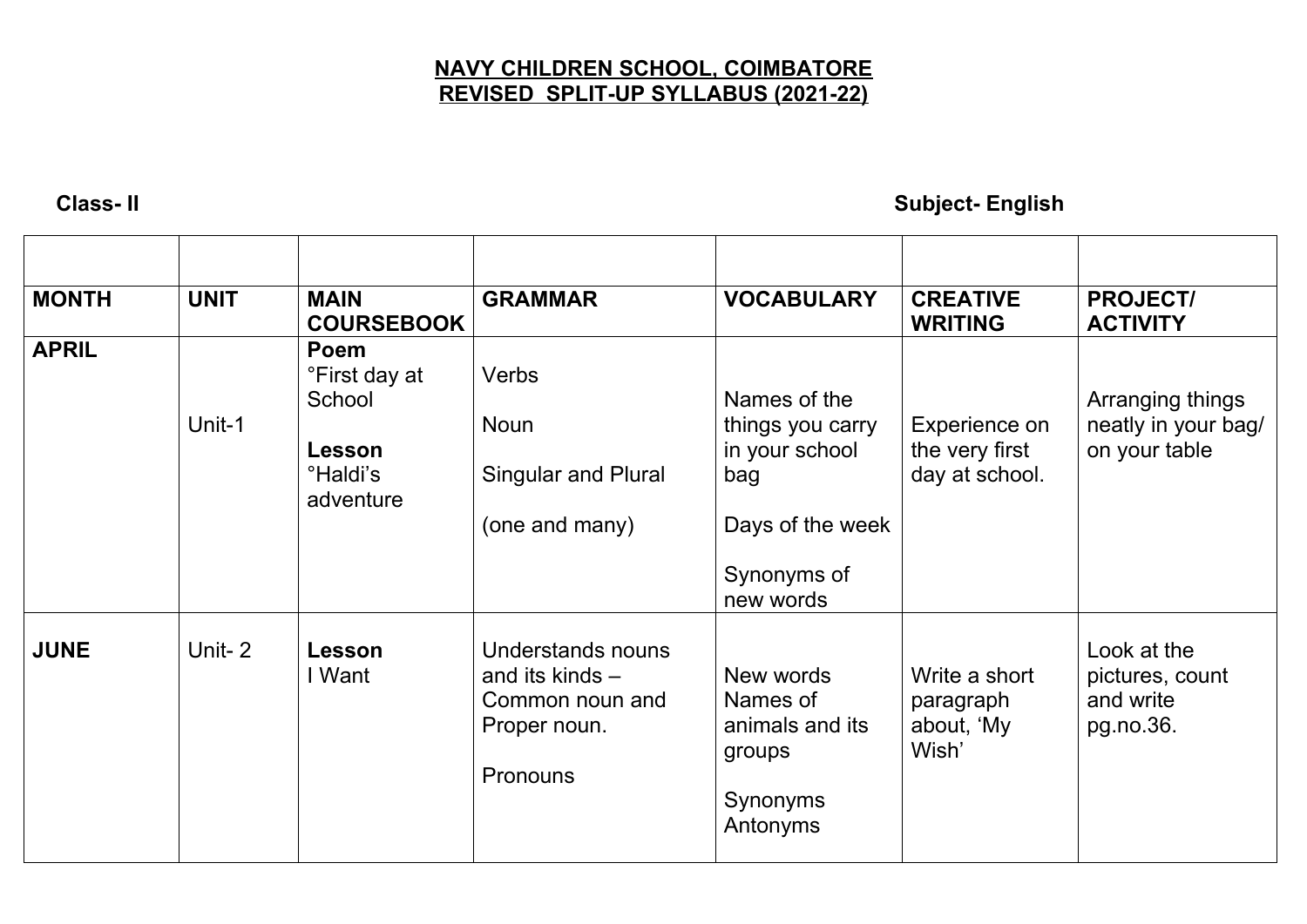| <b>JULY</b>      | UNIT-2 | Poem<br>I am Lucky                               | Use of Prepositions                               | New words<br>Sound words(eg-<br>honking, banging)                                   | Complete the<br>story using help<br>box.<br>I am happy<br>when $\frac{1}{2}$<br>Write a short<br>paragraph on it | Draw pictures<br>based on the<br>sentences given -<br>to understand the<br>use of<br>prepositions. |
|------------------|--------|--------------------------------------------------|---------------------------------------------------|-------------------------------------------------------------------------------------|------------------------------------------------------------------------------------------------------------------|----------------------------------------------------------------------------------------------------|
| <b>AUGUST</b>    | UNIT-3 | Poem<br>A Smile<br>Lesson<br>Wind and the<br>Sun | Use of Articles $- a$ /an/<br>the                 | Words related to<br>happiness<br><b>Words</b><br>associated with<br>wind, sun, rain | Paragraph<br>writing-What<br>you feel on a<br>rainy day                                                          | Interactive session<br>with the<br>teacher(Benefits<br>of smiling)                                 |
| <b>SEPTEMBER</b> | Unit-5 | Poem<br>Zoo Manners                              | Adjectives - adjective<br>of quality and quantity | New words                                                                           | Paragraph<br>writing $-$ eg.                                                                                     | Draw your<br>favourite animal                                                                      |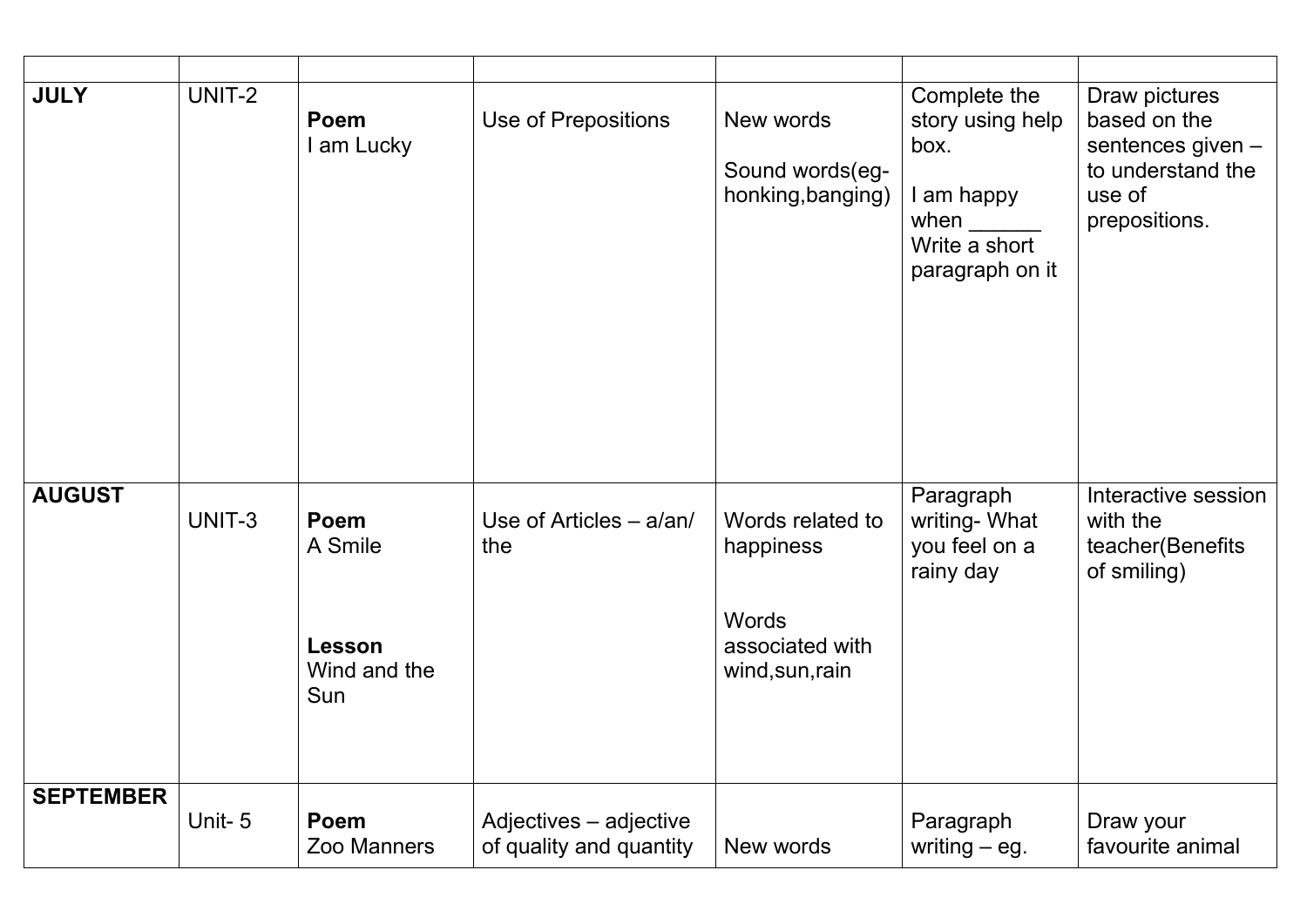| <b>OCTOBER</b>  |            |                                                                                      | <b>Simple Present Tense</b>                                                                                      | Synonyms<br>Antonyms<br>Animals and its<br>babies<br>Animals and its<br>sounds | Write a<br>paragraph<br>about your<br>favourite animal | and colour it.                                                            |
|-----------------|------------|--------------------------------------------------------------------------------------|------------------------------------------------------------------------------------------------------------------|--------------------------------------------------------------------------------|--------------------------------------------------------|---------------------------------------------------------------------------|
|                 | Unit - $5$ | Lesson<br><b>Funny Bunny</b><br><b>Revision</b><br><b>ForTerm End</b><br><b>Exam</b> | Conjunctions – use of<br>and, but                                                                                | New words                                                                      |                                                        |                                                                           |
| <b>NOVEMBER</b> | Unit-7     | Poem<br>On my<br>blackboard I<br>can draw<br><b>Lesson</b><br>Make it shorter        | <b>Present Continuous</b><br>Tense – use of<br>is/are/am<br><b>Past Continuous</b><br>Tense – use of<br>was/were | New words<br>Things you can<br>see in a<br>classroom                           | Write a short<br>paragraph on<br>your class room       | Activity<br>P No 107.<br>Page no. 114<br>Find the names of<br>any 5 kings |
| <b>DECEMBER</b> |            | Poem                                                                                 |                                                                                                                  |                                                                                | Write five                                             | Activity                                                                  |